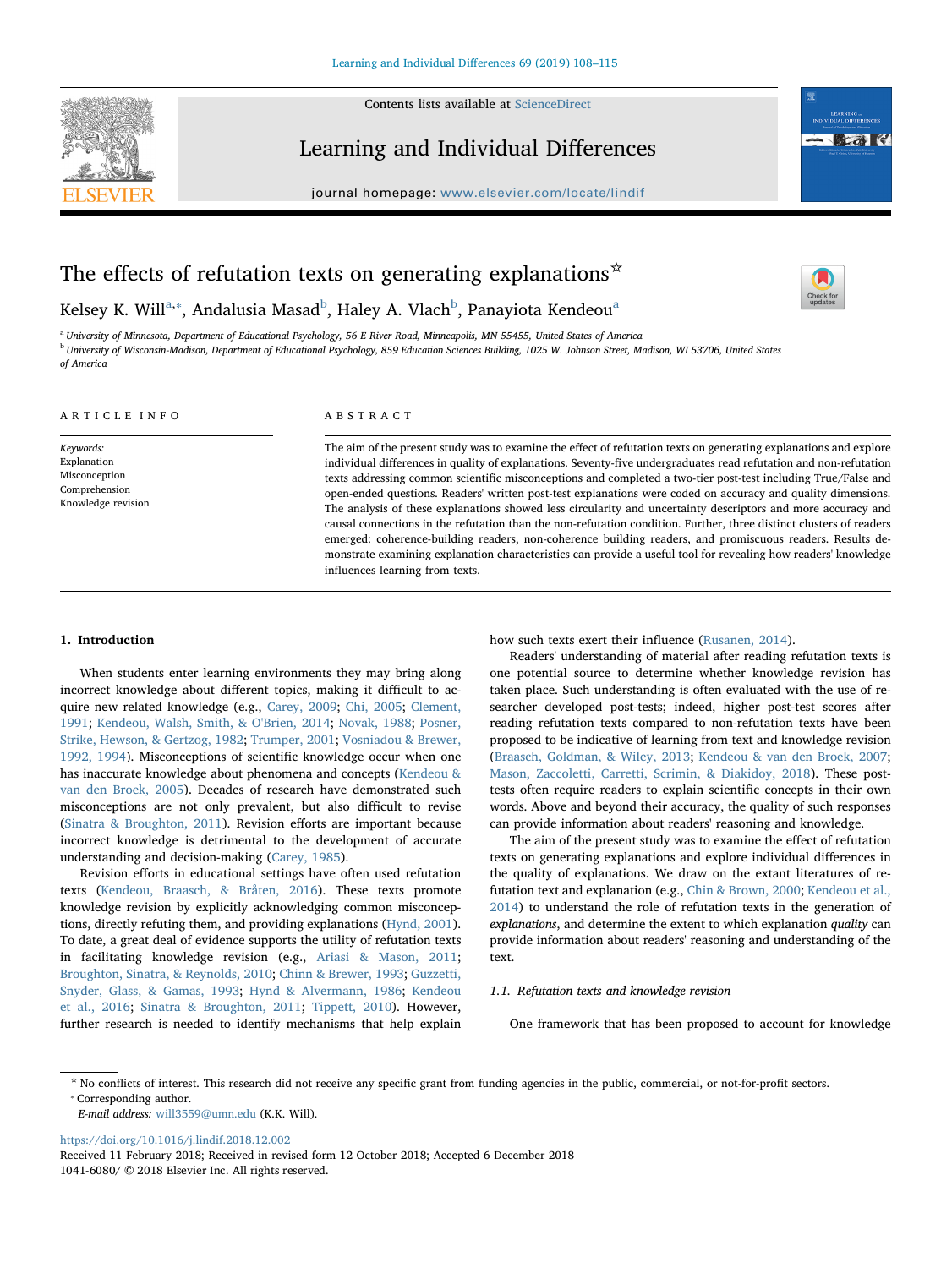revision in the context of reading refutation texts is the Knowledge Revision Components framework (KReC; [Kendeou & O'Brien, 2014](#page-6-23)). The KReC framework consists of five principles that outline the assumptions and conditions necessary for knowledge revision during reading: encoding, passive activation, co-activation, integration, and competing activation. According to the encoding principle, readers cannot simply erase information that has been encoded into long-term memory. According to the passive activation principle, this previouslyencoded information can be passively reactivated during reading. These two assumptions can explain why previously acquired incorrect knowledge has the potential to be reactivated and disrupt reading, thus hindering the learning of new, related information. KReC also outlines three conditions that can facilitate revision. The co-activation principle posits that for the revision to take place, new correct information must make contact with previous, incorrect information in working memory. The integration principle posits that the result of co-activation will be the integration of new information with previous information in readers' memory. Finally, the competing activation determines the success of revision as follows: as the recently encoded correct information gets highly integrated with additional information to support it, it draws most of the activation to itself and away from the previously acquired incorrect information. When this competition results in the reduction of the activation of the previously acquired incorrect information, knowledge revision has taken place.

The revision mechanism proposed in KReC is supported by several studies that used refutation texts. For example, evidence for the coactivation principle has been obtained in studies using a reading time paradigm, suggesting readers experience interference and slow down during the reading of correct information in refutation texts ([Ariasi &](#page-6-12) [Mason, 2011;](#page-6-12) [Kendeou et al., 2014;](#page-6-3) [Kendeou & van den Broek, 2007](#page-6-20)). Some level of knowledge revision occurs if both conceptions are coactivated and the reader experiences cognitive conflict by recognizing the conflicting information [\(McCrudden & Kendeou, 2014;](#page-6-24) [van den](#page-6-25) [Broek & Kendeou, 2008\)](#page-6-25). Additionally, when readers integrate the explanation component of the refutation text, their representation of the information becomes focused on the accurate information and reduces the impact of inaccurate information ([Kendeou et al., 2014;](#page-6-3) [Kendeou,](#page-6-26) [Butterfuss, Van Boekel, & O'Brien, 2017](#page-6-26); [Kendeou, Smith, & O'Brien,](#page-6-27) [2013;](#page-6-27) [Van Boekel, Lassonde, O'Brien, & Kendeou, 2017](#page-6-28)). Indeed, [Kendeou et al. \(2014\)](#page-6-3) provided evidence that the explanation component in the refutation text's structure ultimately determines knowledge revision. It follows that readers' understanding of the explanations provided in the refutation texts is therefore an important factor to consider. We turn to this issue next.

## 1.2. Importance and characteristics of explanations

When readers construct their own explanations, they may integrate new knowledge within their existing knowledge base and understanding of the world ([Brown & Campione, 1990;](#page-6-29) [Chi, De Leeuw, Chiu,](#page-6-30) [& LaVancher, 1994\)](#page-6-30). Asking readers to explain information they read challenges them to evaluate and elaborate on their understanding, which can positively contribute to their learning of the targeted subject matter. Indeed, the ability to generate responses that are accurate and of good quality to explain phenomena is a critical part of learning [\(Chin](#page-6-22) [& Brown, 2000](#page-6-22); [Sandoval & Reiser, 2004\)](#page-6-31). This is particularly true in science given that understanding and explaining the 'how' and the 'why' are overarching objectives of the field. Explanations are not only crucial to our understanding of the world, but they are also the way in which we exchange knowledge with others [\(Lombrozo,](#page-6-32) 2006).

Previous literature has determined several quality dimensions of explanations that can be either beneficial or harmful to learning ([Callanan & Oakes, 1992;](#page-6-33) [Dagher, 1995;](#page-6-34) [Jarvie & Agassi, 1967;](#page-6-35) [Rips,](#page-6-36) [2002;](#page-6-36) [Thagard, 1992;](#page-6-37) for a review, see [Vlach & Noll, 2016](#page-7-1)). These dimensions involve prior knowledge, understanding relationships between concepts, and the ability to make connections beyond the texts

themselves. The dimensions positively related to learning include mentioning trustworthiness (e.g., [Bråten, Strømsø, & Britt, 2009](#page-6-38)), using analogies correctly (e.g., [Vendetti, Matlen, Richland, & Bunge, 2015](#page-7-2)), describing causal relationships (e.g., [Fender & Crowley, 2007](#page-6-39); [Sandoval, 2003\)](#page-6-40), utilizing prior knowledge (e.g., [Asoko, 2002;](#page-6-41) [Fender &](#page-6-39) [Crowley, 2007;](#page-6-39) [Kendeou & van den Broek, 2005\)](#page-6-7), and describing physical characteristics (e.g., [Asoko, 2002;](#page-6-41) [Szechter & Carey, 2009](#page-6-42)). The dimensions negatively related to learning include using personification (e.g., [Kallery & Psillos, 2004](#page-6-43); [Legare, Lane, & Evans, 2013](#page-6-44)), describing religious, magic, or mythical forces (e.g., [Browne & Woolley,](#page-6-45) [2004;](#page-6-45) Canfi[eld & Ganea, 2014\)](#page-6-46), providing circular reasoning (e.g., [Baum, Danovitch, & Keil, 2008;](#page-6-47) [Keil, 2006](#page-6-48); [Kendeou & van den Broek,](#page-6-7) [2005;](#page-6-7) [Pritchard, 1990;](#page-6-49) [Weisberg, Keil, Goodstein, Rawson, & Gray,](#page-7-3) [2008\)](#page-7-3), using unnecessary descriptors (e.g., [Kendeou & van den Broek,](#page-6-7) [2005;](#page-6-7) [Mayer & Jackson, 2005;](#page-6-50) [Pritchard, 1990\)](#page-6-49), and using uncertainty descriptors (e.g., [Kendeou & van den Broek, 2005](#page-6-7); [Pritchard, 1990](#page-6-49)). Utilization of these dimensions indicates one's lack of understanding regarding the evidence that describes causal relationships and reasoning of scientific concepts.

To summarize, the ability to generate responses that are accurate and of good quality to explain concepts is critical for knowledge acquisition and revision (e.g., [Chin & Brown, 2000](#page-6-22)). In turn, examining characteristics of readers' explanations after reading refutation and nonrefutation texts can provide a useful tool for revealing their knowledge and understanding of science texts. Even though there is existing evidence supporting the utility of refutation texts in facilitating knowledge revision (Guzzetti [et al., 1993;](#page-6-15) [Sinatra & Broughton, 2011;](#page-6-8) [Tippett,](#page-6-17) [2010\)](#page-6-17), further research can provide valuable insights into the characteristics of explanations readers generate as well as their reasoning after reading these texts [\(Brown & Campione, 1990](#page-6-29)).

## 1.3. Present study

The aim of the present study was to investigate the effects of refutation texts on generating explanations after reading and explore individual differences in the use of quality indicators in explanations. Our work focused on two research questions. First, we wanted to understand the extent to which explanations produced after completing reading are influenced by text structure, namely refutation and nonrefutation texts. The current analysis focuses on an in-depth coding of secondary data that consisted of post-test responses readers generated after reading refutation and non-refutation texts targeting common misconceptions ([Kendeou, Butterfuss, Kim, & Van Boekel, in press\)](#page-6-51). We hypothesized that after completing reading, readers in the refutation condition would provide explanations with high-quality indicators for target concepts compared to readers in the non-refutation condition. Second, we explored individual differences in the quality and accuracy of explanations generated after reading refutation and non-refutation texts. We hypothesized distinct profiles would emerge using the accuracy and quality dimensions.

We approached these questions with both a variable-centered and a person-centered approach. A variable-centered approach allows for the analysis of differences between distinct groups of individuals ([Block,](#page-6-52) [1971;](#page-6-52) [Trevors, Kendeou, Bråten, & Braasch, 2017\)](#page-6-53). In the context of this study, a variable-centered approach allowed for the analysis of differences in quality and accuracy variables between the readers' responses in the refutation and non-refutation conditions. A person-centered approach examines individuals to determine the presence of individual differences and form similar clusters ([Bergman, Magnusson, & El-](#page-6-54)[Khouri, 2003](#page-6-54); [Block, 1971](#page-6-52); [Trevors et al., 2017\)](#page-6-53). This approach allows for seeing how individuals differ and how variables are related. In the context of this study, a person-centered approach allowed for the examination of individual differences in the quality of explanations and their relation to learning from texts.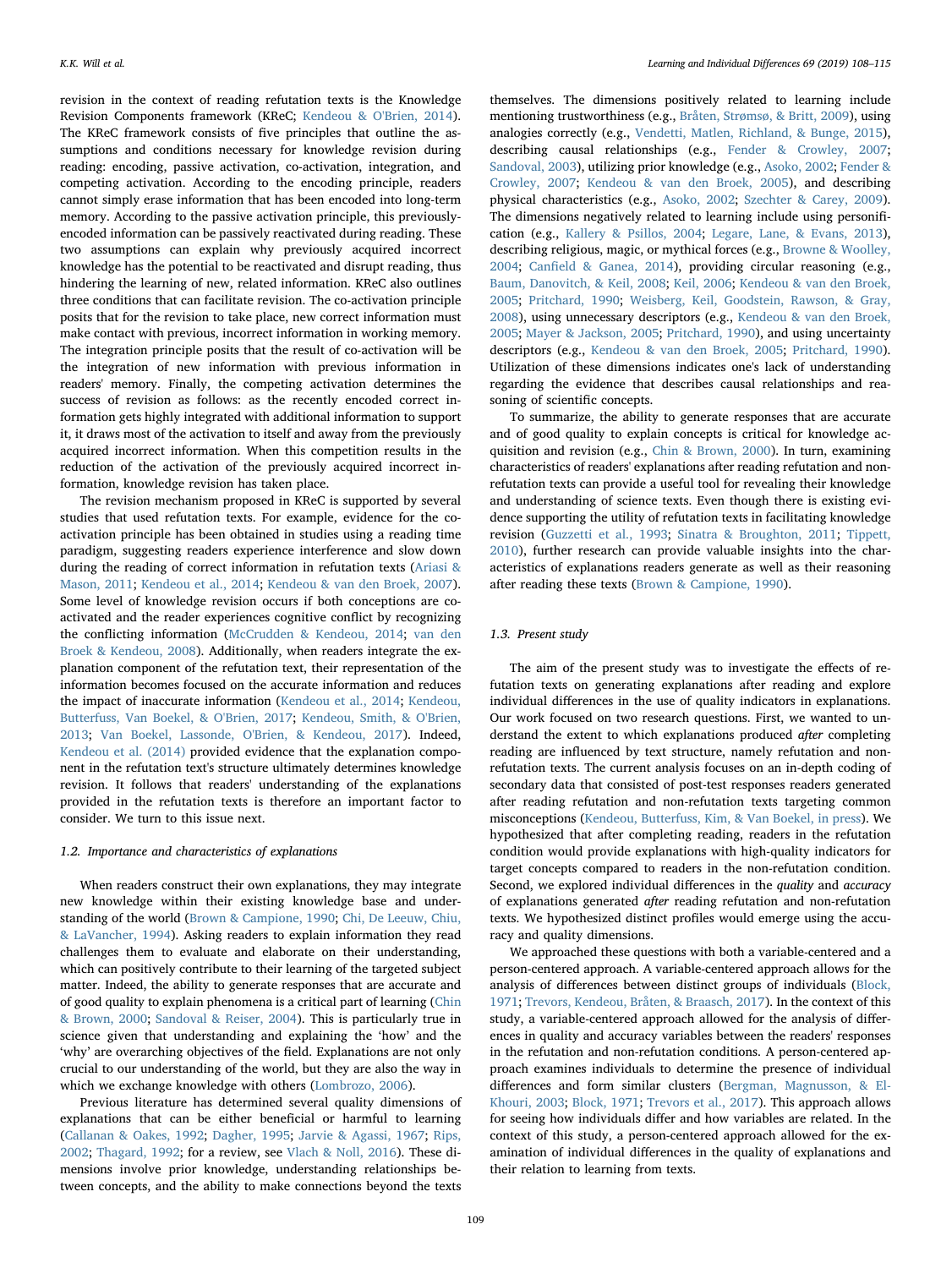#### <span id="page-2-0"></span>Table 1

Accuracy: dimensions, definitions, and examples from post-test explanations.

| Dimension                       | Definition                                                                                                                                                                            | Example from post-tests                                                                                                                                         |
|---------------------------------|---------------------------------------------------------------------------------------------------------------------------------------------------------------------------------------|-----------------------------------------------------------------------------------------------------------------------------------------------------------------|
| Explanation<br>Overall accuracy | The response provided a reason supporting or refuting the belief statement.<br>The response was either correct or incorrect when compared to the information<br>provided in the text. | "The seasons are caused by the tilt of the Earth's axis." (SN 105)<br>"Seasons are caused by the tilt of the Earth, not its distance from the<br>sun." (SN 212) |

## 2. Method

## 2.1. Participants

The post-test data of 75 undergraduate students (44 female;  $M_{age} = 19.76$ ,  $SD_{age} = 3.50$ , Range<sub>age</sub>: 18–38 years) enrolled in introductory psychology courses were used in the current study. Participants received partial course credit for their participation.

## 2.2. Materials

#### 2.2.1. Texts

Participants read 10 narrative-informational texts ([Duke, 2000](#page-6-55)), each addressing a common misconception that had been identified as highly prevalent in the population from which the current sample was drawn (e.g., [Van Boekel et al., 2017\)](#page-6-28). Narrative-informational texts were chosen because they allow opportunities to refute and explain common misconceptions in a friendlier context for the reader to comprehend ([Kendeou et al., 2014](#page-6-3)). [Appendix A](#page-5-0) lists the 10 common misconceptions. [Appendix B](#page-5-1) contains sample texts.

The refutation texts included a refutation-plus-elaboration section that explicitly stated and refuted the target misconception. The refutation was immediately followed by an explanation that provided extra information supporting the refutation. The non-refutation text included a non-refutation-plus-non-elaboration section followed the same structure of the refutation section. However, the text in this section progressed the story, making no mention of either the misconception or the refutation. Both texts included a correct outcome (target) sentence that stated the correct information. Each passage ended with a comprehension question that did not address information concerning the misconception but was included to ensure understanding.

Two material sets were constructed and each contained 10 texts, half in each of the two experimental conditions. Across the two sets, each text occurred once in each condition. Participants were randomly assigned to a set.

#### 2.2.2. Post-test

The test included 10 two-tiered questions ([Tan, Goh, & Chia, 2001](#page-6-56); [Treagust, 1988](#page-6-57)) corresponding to the 10 misconceptions targeted in the texts. The first tier was a True/False question, followed by the second tier asking readers to provide an explanation for their True/False response. The two-tiered questions afforded the opportunity to assess the readers' knowledge. For instance, an incorrect answer to the first-tier item and an incorrect explanation illustrates the existence of incorrect knowledge. A correct answer to the first-tier item and an incorrect explanation also illustrates the presence of incorrect knowledge. Conversely, a correct answer to the first-tier item and a correct explanation illustrates correct knowledge.

## 2.3. Procedure

All procedures, including the informed consent and the recruitment of participants, were reviewed and approved by the University's Institutional Review Board (IRB). Participants were tested individually in a single session. They were informed they were going to read texts for general understanding. Approximately half of the participants were

asked to think-aloud as they read, and the remaining half were asked to read silently (for detailed methods see [Kendeou et al., in press](#page-6-51)). When the participants finished reading all texts, they were asked to complete the post-test. To address the aims of this study, we performed an elaborate coding of the post-test responses.

## 2.3.1. Coding post-test responses

Each written response readers generated on the post-test was coded with respect to accuracy and quality dimensions. The unit of analysis was the participant's entire written response. The dimensions for each response were coded independently of one another in terms of presence  $(code = 1)$  or absence  $(code = 0)$  in each response. Two raters independently coded all post-tests. To determine inter-rater reliability, 20% of the post-tests were compared. Disagreements were resolved through discussion. Inter-rater reliability was high (96.9%).

Drawing on the extant literature, 13 coding dimensions were selected that reflected the accuracy and quality characteristics of a response. [Table 1](#page-2-0) lists each accuracy dimension, the corresponding definition, and an example from the written post-test responses. [Table 2](#page-3-0) lists each quality dimension, the corresponding definition, and an example from the written post-test responses.

Two accuracy dimensions evaluated whether each response was an explanation (code = 1) or not (code = 0), and the accuracy of the response was in comparison to the information in the text [\(Chin & Brown,](#page-6-22) [2000;](#page-6-22) [Lombrozo, 2006\)](#page-6-32). Codes for the scientific accuracy of the response quantified the level at which the reader understood the correct reason for why the belief statement was true or false, either based on text information or prior knowledge [\(Kendeou & van den Broek, 2005](#page-6-7); [Pritchard, 1990;](#page-6-49) [Ruiz-Primo, Li, Tsai, & Schneider, 2010](#page-6-58)). The response was coded as accurate (2 points) or inaccurate (0 points).

The quality of readers' responses was assessed using 11 dimensions previous literature has determined are either beneficial or harmful to learning science ([Callanan & Oakes, 1992](#page-6-33); [Dagher, 1995;](#page-6-34) [Jarvie &](#page-6-35) [Agassi, 1967;](#page-6-35) [Rips, 2002;](#page-6-36) [Thagard, 1992;](#page-6-37) [Vlach & Noll, 2016](#page-7-1)).

#### 3. Results

Before performing any analyses to address the main research questions, we examined if there were differences between the thinkaloud and silent reading groups in each of the dependent variables. A series of mixed ANOVAs showed no differences in any of the dependent variables (all  $Fs < 1$ ). Thus, data from both groups were combined for subsequent analyses.

## 3.1. Research question 1

## 3.1.1. Quality

First, we wanted to understand the extent to which explanations generated after reading were influenced by text structure, namely refutation and non-refutation texts. Results showed, on average, significantly more explanations were generated in the refutation  $(M = 4.60, SD = 0.90)$  than the non-refutation condition  $(M = 3.81,$  $SD = 1.21$ ,  $t(74) = 5.62$ ,  $p < .001$ ,  $d = 0.74$ . Also, accuracy of responses was significantly higher in the refutation  $(M = 6.96,$  $SD = 3.07$ ) than the non-refutation condition ( $M = 3.09$ ,  $SD = 2.62$ ), t  $(74) = 9.03$ ,  $p < .001$ ,  $d = 1.36$ . Causality was significantly higher in the refutation than the non-refutation condition. Circularity and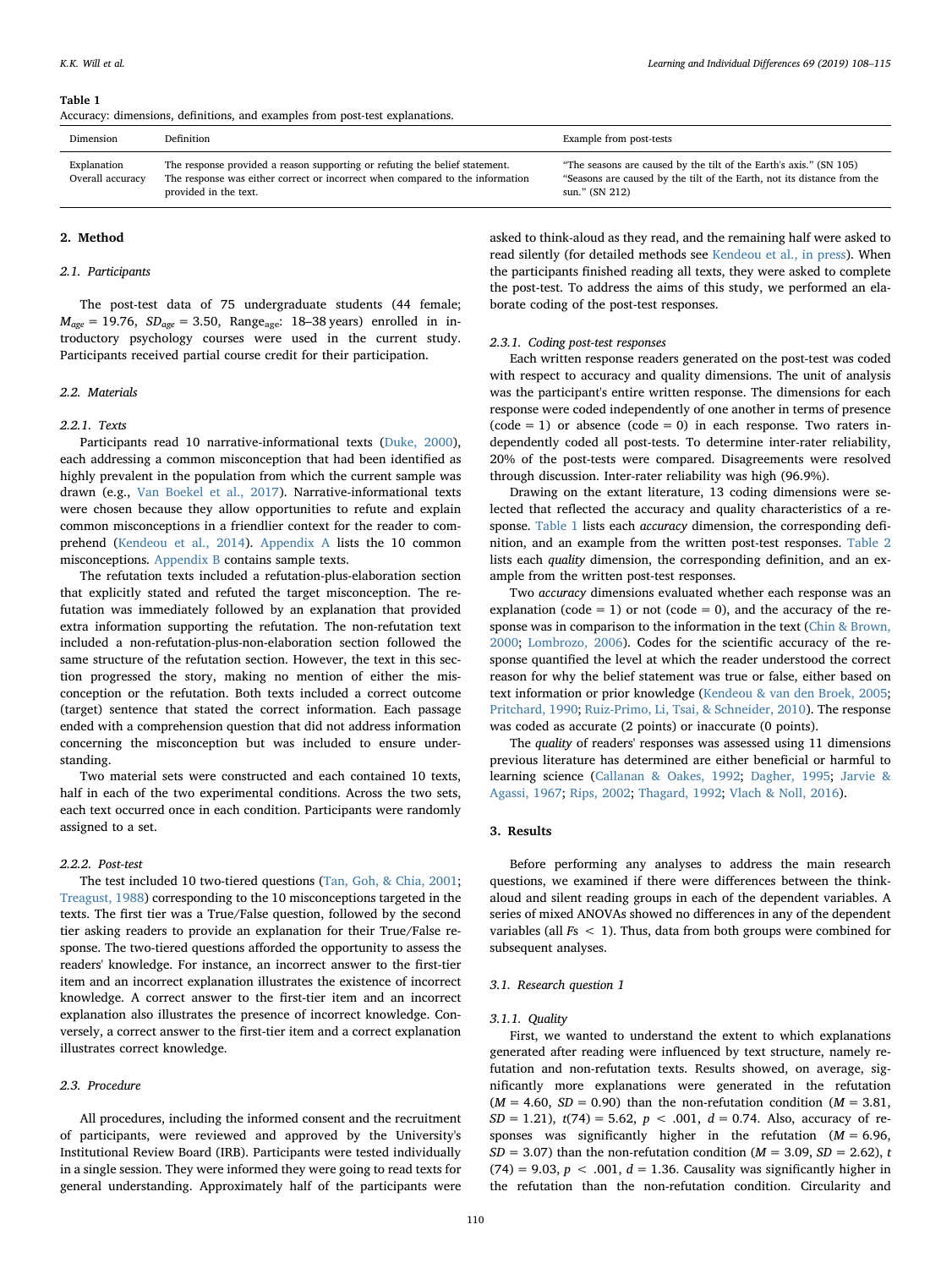#### <span id="page-3-0"></span>Table 2

Quality: dimensions, definitions, and examples from post-test explanations.

| Dimension                | Definition                                                                                               | Example from post-tests                                                                                                       |
|--------------------------|----------------------------------------------------------------------------------------------------------|-------------------------------------------------------------------------------------------------------------------------------|
| Trust                    | The response addressed trust of the text.                                                                | "Only information I have on this topic is from the reading so I'm trusting that<br>[the belief statement is] false." (SN 116) |
| Analogy                  | The response used a "like" or "as" comparison.                                                           | No examples in the responses.                                                                                                 |
| Causal relationships     | The response described a cause and effect relationship to explain the<br>belief statement.               | "They change due to their emotions rather than surroundings." (SN 114)                                                        |
| Prior knowledge          | The response mentioned information the reader recognized from the<br>text or reader's prior experiences. | "Based off the story and my previous knowledge of physics this seems true." (SN<br>217)                                       |
| Physical characteristics | The response described physical traits or objects that were not<br>described in the belief statement.    | "There are certain enzymes that break down turkey and cause the person to<br>become sleepy." (SN 114)                         |
| Mistrust                 | The response addressed mistrust of the text.                                                             | "I don't believe what I read in the flashcards." (SN 213)                                                                     |
| Personification          | The response gave a human quality to an object or idea that was not<br>human.                            | "Lightning strikes the tallest buildings multiple times a year." (SN 210)                                                     |
| Religion/magic           | The response included religious or magic information.                                                    | No examples in the responses.                                                                                                 |
| Circularity              | The response restated the belief statement or circled around the<br>belief statement.                    | "I'm pretty sure lightning never strikes the same place twice." (SN 106)                                                      |
| Unnecessary descriptors  | The response included description words unnecessary for<br>comprehension.                                | "The human brain is very complex and many different parts are used when<br>different tasks are being completed." (SN 204)     |
| Uncertainty descriptors  | The response included phrases showing uncertainty about the<br>information.                              | "I'm not sure if he was or wasn't." (SN 104)                                                                                  |

#### <span id="page-3-1"></span>Table 3

Results of t-tests for explanation accuracy and quality dimensions by condition.

| Dimension                | Condition   |                | t       | $\boldsymbol{p}$ |
|--------------------------|-------------|----------------|---------|------------------|
|                          | Refutation  | Non-refutation |         |                  |
|                          | M(SD)       | M(SD)          |         |                  |
| Explanation              | 4.60(0.90)  | 3.81(1.22)     | 5.62    | $.000*$          |
| Overall accuracy         | 6.96 (3.07) | 3.09(2.62)     | 9.025   | $.000*$          |
| Trust                    | 0.07(0.34)  | 0.08(0.32)     | $-0.33$ | .741             |
| Analogy                  | 0.00(0.00)  | 0.00(0.00)     |         |                  |
| Causality                | 2.49 (1.19) | 1.80(1.34)     | 3.57    | $.001*$          |
| Prior knowledge          | 4.96 (0.20) | 4.92 (0.27)    | 1.00    | .321             |
| Physical characteristics | 0.55(0.95)  | 0.59(1.01)     | $-0.36$ | .717             |
| Mistrust                 | 0.11(0.42)  | 0.12(0.33)     | $-0.24$ | .810             |
| Personification          | 0.43(0.72)  | 0.29(0.51)     | 1.64    | .105             |
| Religious/magical        | 0.00(0.00)  | 0.00(0.00)     |         | -                |
| Circularity              | 0.43(0.76)  | 1.05(1.13)     | $-4.59$ | $.000*$          |
| Unnecessary descriptors  | 0.43(0.95)  | 0.45(0.92)     | $-0.29$ | .770             |
| Uncertainty descriptors  | 0.37(0.78)  | 0.60(0.89)     | $-2.09$ | $.040*$          |

#### Note.

<span id="page-3-3"></span> $*$  Indicates  $p < .05$ .

uncertainty descriptors were significantly higher in the non-refutation than the refutation condition. No other effects were significant. [Table 3](#page-3-1) depicts differences by condition.

#### 3.2. Research question 2

## 3.2.1. Profiles analysis

Second, we wanted to explore if there were individual differences in quality and accuracy of explanations generated after reading refutation and non-refutation texts. In doing so, we used cluster analysis. To determine the appropriate number of clusters, we evaluated two-, three-, and four-cluster solutions for distinct profiles with adequate numbers of participants [\(Pastor, 2010\)](#page-6-59). The dimensions of analogy and religious/ magical were not included in the analyses since they had zero frequency. The ANOVA results for the two-cluster solution did not significantly differentiate among the nine quality dimensions (all  $ps > .05$ for trust, mistrust, causality, prior knowledge, and circularity). The ANOVA results for the three-cluster solution showed acceptable differentiation among the nine quality dimensions (all  $ps < .10$ ). The ANOVA results for the four-cluster solution did not significantly differentiate among the nine quality dimensions (all  $ps > .05$ ). Thus, the three-cluster solution was determined to produce the most distinct profiles. Profiles are presented in [Table 4,](#page-3-2) along with the results from

<span id="page-3-2"></span>

| Table 4            |
|--------------------|
| Profiles analysis. |

| Dimension                  | Cluster 1<br>Coherence<br>building<br>readers | Cluster <sub>2</sub><br>Non-<br>coherence<br>building<br>readers | Cluster 3<br>Promiscuous<br>readers |                  |
|----------------------------|-----------------------------------------------|------------------------------------------------------------------|-------------------------------------|------------------|
|                            | $(n = 46)$                                    | $(n = 26)$                                                       | $(n = 3)$                           |                  |
|                            | M (SD)                                        | M(SD)                                                            | M(SD)                               | $\boldsymbol{p}$ |
| Trust                      | 0.00(0.00)                                    | 0.19(0.57)                                                       | 0.00(0.00)                          | .055             |
| Mistrust                   | 0.02(0.15)                                    | 0.23(0.65)                                                       | 0.33(0.58)                          | $.038*$          |
| Causality                  | 3.13 (0.86)                                   | 1.31(0.74)                                                       | 3.00(1.00)                          | $.000*$          |
| Prior knowledge            | 5.00(0.00)                                    | 4.88 (0.33)                                                      | 5.00(0.00)                          | .055             |
| Physical                   | 0.43(0.91)                                    | 0.50(0.76)                                                       | 2.67(0.58)                          | $.003*$          |
| characteristics            |                                               |                                                                  |                                     |                  |
| Personification            | 0.43(0.69)                                    | 0.19(0.40)                                                       | 2.33(0.58)                          | $.001*$          |
| Circularity                | 0.13(0.40)                                    | 0.96(0.96)                                                       | 0.33(0.58)                          | $.000*$          |
| Unnecessary<br>descriptors | 0.26(0.49)                                    | 0.27(0.45)                                                       | 4.33(1.15)                          | $.001*$          |
| Uncertainty<br>descriptors | 0.07(0.25)                                    | 0.62(0.75)                                                       | 3.00(1.00)                          | $.000*$          |

Note. Results from Kruskal-Wallis test.

<span id="page-3-4"></span> $*$  Indicates  $p < .05$ .

Kruskal-Wallis analyses. Follow-up non-parametric analyses confirmed all quality dimensions differed between clusters.

### 3.2.2. Clusters

Cluster 1 was identified as coherence-building readers because their explanations reflected several high-quality indicators. Specifically, Cluster 1 ( $n = 46$ ) used significantly more causality ( $p < .001$ ) and prior knowledge (p < .001) than Cluster 2. Cluster 1, also used significantly less trust ( $p = .019$ ), mistrust ( $p = .034$ ), circularity  $(p < .001)$ , and uncertainty descriptors  $(p < .001)$  than Clusters 2 and 3. There were no significant differences between Clusters 1 and 2, for physical characteristics, personification, and unnecessary descriptors (all  $ns > .05$ ).

Cluster 2 was identified as non-coherence building readers because their explanations reflected several low-quality indicators. In turn, Cluster 2 ( $n = 26$ ) used significantly less causality ( $p = .013$ ), physical characteristics ( $p = .002$ ), personification ( $p = .001$ ), unnecessary descriptors ( $p = .001$ ), and uncertainty descriptors ( $p = .002$ ) than Cluster 3. There were no significant differences between Cluster 2 and Cluster 3 for trust, mistrust, prior knowledge, and circularity (all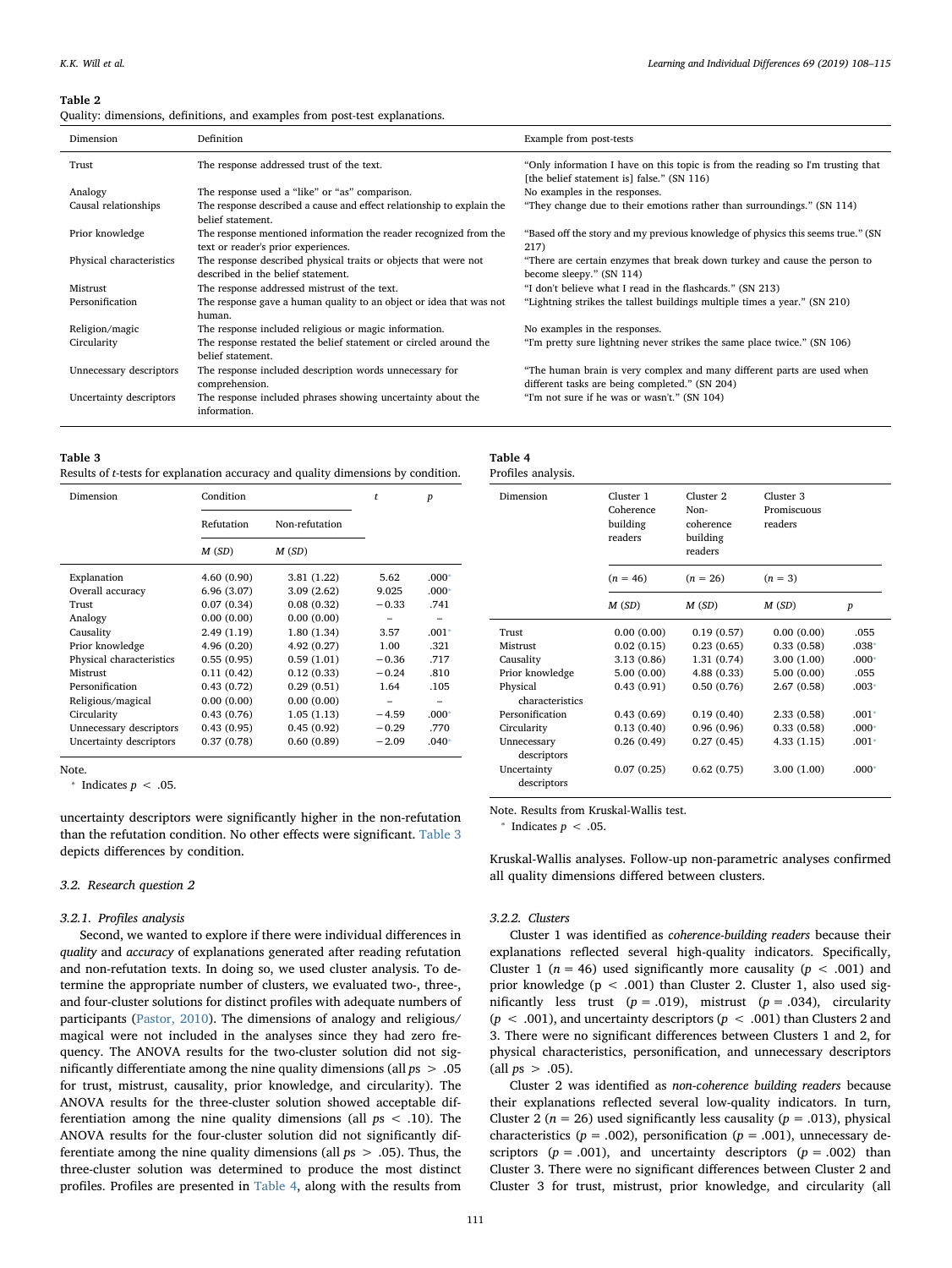### $ps > .05$ ).

Finally, Cluster 3 was identified as promiscuous readers because their explanations included both high- and low-quality indicators. This cluster included three exceptional cases. Cluster 3 ( $n = 3$ ) used significantly more physical characteristics  $(p = .003)$ , personification  $(p = .001)$ , unnecessary descriptors  $(p < .001)$ , and uncertainty descriptors ( $p < .001$ ) than Cluster 1. There were no significant differences between Cluster 3 and Cluster 1 for trust, mistrust, causality, prior knowledge, and circularity (all ps > .05).

## 3.2.3. Cluster validation

To validate the three clusters, additional analyses were performed. First, a Kruskal-Wallis analysis was conducted with cluster membership as the independent variable and accuracy scores, a variable not used in the cluster analysis, as the dependent variable. Results showed a significant difference between the three clusters ( $p < .001$ ). Follow-up post-hoc comparisons using Mann-Whitney showed Cluster 1 had higher accuracy scores than Cluster 2 ( $p < .001$ ) and Cluster 2 had higher accuracy scores than Cluster 3 ( $p < .05$ ). Cluster 1 also had higher accuracy scores than Cluster 3 ( $p < .001$ ). These differences are consistent with the characteristics of each cluster.

Second, a Kruskal-Wallis analysis was conducted with cluster membership as the independent variable and explanation scores, another variable not used in the cluster analysis, as the dependent variable. The explanation score refers to the dimension which assessed if the response was an explanation. Results showed a significant difference between the three clusters ( $p < .001$ ). Follow-up by post-hoc comparisons using Mann-Whitney showed Cluster 1 generated more explanations than Cluster 2 ( $p = .045$ ) and Cluster 2 generated more explanations than Cluster 3 ( $p = .017$ ).

## 4. Discussion

The aim of the present study was to examine the effects of refutation texts on explanation quality and explore potential individual differences. To achieve this aim we sought to answer two specific research questions. First, we examined the extent to which explanations produced after completing reading were influenced by text structure, namely refutation and non-refutation texts. We hypothesized that after reading was completed, readers in the refutation condition would provide explanations with high-quality indicators for target concepts compared to readers in the non-refutation condition. Indeed, readers in the refutation condition provided significantly more explanations and used causality, a high-quality indicator, more than readers in the nonrefutation condition. Conversely, the explanations from readers in the non-refutation condition contained significantly more circular phrases and uncertainty descriptors than readers in the refutation condition.

Second, we explored whether there were individual differences in quality and accuracy of explanations generated after reading refutation and non-refutation texts. We hypothesized distinct profiles would emerge using the quality dimensions and accuracy. Indeed, a threecluster solution demonstrated three types of readers: coherence-building readers, non-coherence building readers, and cases of promiscuous readers, each negotiating the reading task differently and establishing different levels of accuracy and understanding. The coherence-building readers were distinguished by their high use of causality and high post-test scores suggesting success in learning from texts. The non-coherence building readers were distinguished by their high use of circularity and low post-test scores suggesting less success in learning. The promiscuous readers were special cases distinguished by their use of both low-quality (personification, unnecessary descriptors, uncertainty descriptors) and high-quality indicators (physical characteristics) and the lowest posttest scores, suggesting low levels of learning.

There is precedent in the literature identifying similar clusters or profiles of readers across development. Thus, these profiles may represent relatively stable individual differences [\(Gernsbacher, 1997](#page-6-60)).

For example, [Bohn-Gettler and Kendeou \(2014\)](#page-6-61) identified clusters of coherence-building and non-coherence-building processes in a sample of adult readers. The extent to which readers engaged in coherence or non-coherence building depended on individual differences in working memory capacity. Importantly, coherence-building processes were associated with high levels of comprehension, whereas non-coherence building processes were associated with low levels of comprehension. This pattern of results is consistent with the coherence and non-coherence building readers identified in the present study. Related, McMaster and colleagues ([McMaster et al., 2012;](#page-6-62) [Rapp, van den Broek,](#page-6-63) [McMaster, Kendeou, & Espin, 2007\)](#page-6-63) identified several clusters of young readers in grade 4, including a group of struggling readers who appeared to engage in activities much as good readers did. However, these activities were frequently unsuccessful and also drew on inappropriate knowledge. This pattern of results is consistent with the promiscuous readers identified in the present study, who frequently used both highand low-quality indicators in their explanations, resulting in low overall post-test performance.

Taken together, the results suggest readers in the refutation condition reached a better understanding of causal relationships, and generated more accurate responses with less circularity and uncertainty, than the non-refutation condition. One explanation for these findings is that refutation texts may have helped readers to break the "cycle of circularity"; readers may have gained an understanding of the direct causal pathways of the conception and thus relied less on circular misconceptions. Consequently, the refutation texts then supported the generation of explanations with quality dimensions, which in turn facilitated comprehension, articulation, and perhaps also knowledge revision. Indeed, this study suggests refutation texts may engender shifts in the directionality of thought, from circular to causal pathways, which is an important milestone in scientific understanding [\(McNeill, Lizotte,](#page-6-64) [Krajcik, & Marx, 2006;](#page-6-64) [Zohar & Nemet, 2002](#page-7-4)). Future research should target these thought processes as they may be the foundation for knowledge revision.

It is important to note that the refutation texts in the present study addressed misconceptions that were conceived at the individual belief level ([Chi, 2008](#page-6-65)). Previous research has shown that such misconceptions are possible to revise after reading refutation texts [\(Braasch et al.,](#page-6-19) [2013;](#page-6-19) [Kendeou & van den Broek, 2007;](#page-6-20) [Mason et al., 2018](#page-6-21)), whereas other types of misconceptions that are more complex are less likely to be revised ([Chi, 2013](#page-6-66)). Even though we cannot be certain that knowledge revision has taken place in this study given the absence of a pretest, it is very likely that it did. Indeed, if we integrate both process (e.g., think-aloud protocols, reading times; [Kendeou et al., in press\)](#page-6-51) and outcome measures, there is convergence for knowledge revision. The present analysis, however, focused exclusively on outcome measures, thus we refrain from making strong claims about revision.

From a methodological point of view, the present study demonstrates how variable-centered and person-centered approaches can be integrated to produce new insights into readers' learning from text. A variable-centered approach allowed for the identifications of differences between explanations produced as a result of reading refutation and non-refutation texts, highlighting the importance of text structure. A person-centered approach allowed for the identification of individual differences in the quality of the explanations produced, highlighting the presence of clusters or profiles of readers ([Bohn-Gettler & Kendeou,](#page-6-61) [2014;](#page-6-61) [McMaster et al., 2012;](#page-6-62) [Rapp et al., 2007](#page-6-63); [Trevors et al., 2017](#page-6-53)). Thus, the combination of both variable-centered and person-centered approaches produced new insights into how text structure influences learning from text and how individuals respond to different text structures.

Despite these contributions, this study also has its limitations. As we noted above, one limitation is the lack of a pre-test of misconceptions for the specific sample. Even though previous research found that the targeted misconceptions are prevalent in the population from which the current sample has been drawn (e.g., [Kendeou et al., 2014](#page-6-3); [Van Boekel](#page-6-28)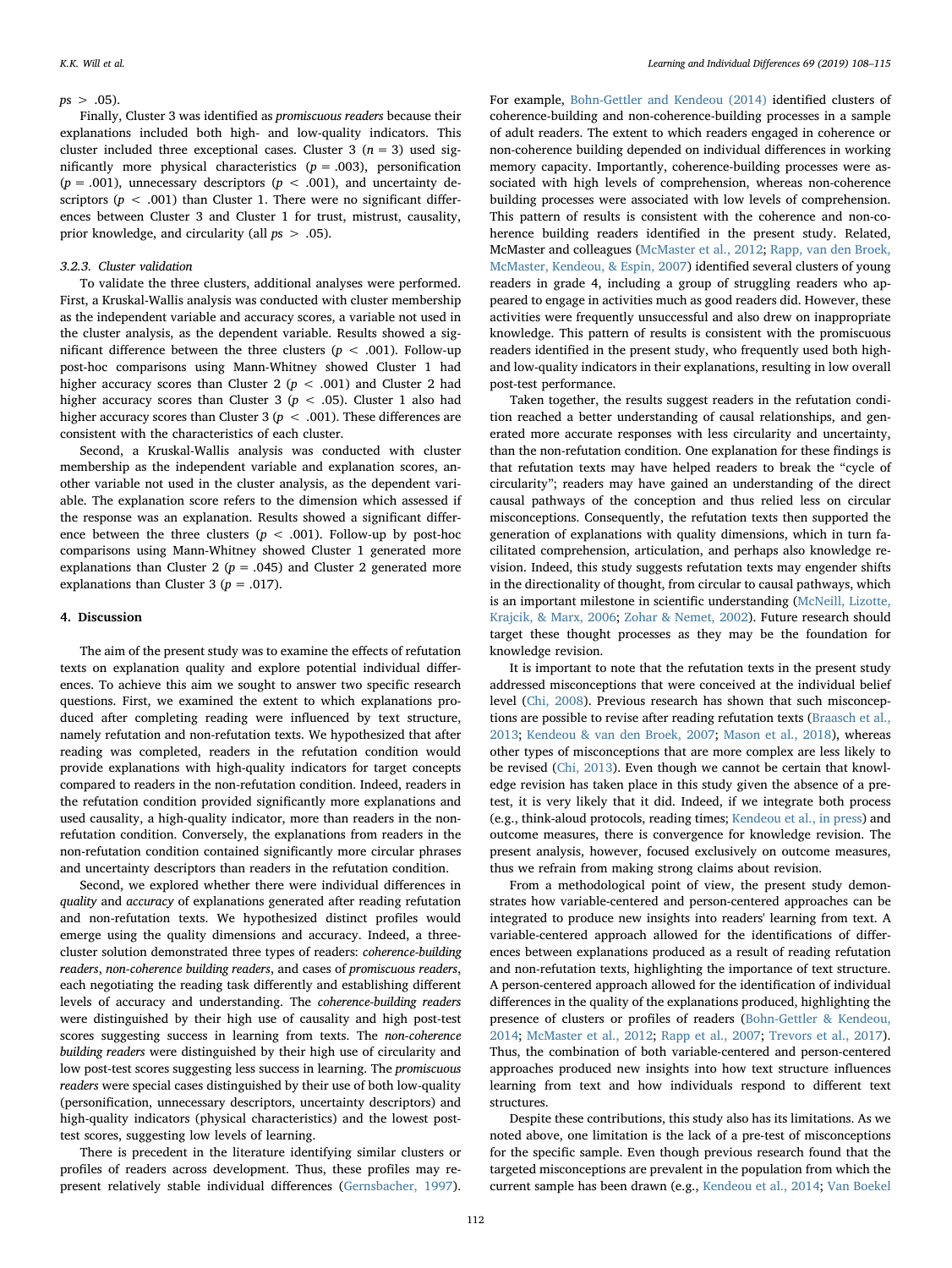[et al., 2017](#page-6-28)), it is very likely that there was variability in readers' preexisting beliefs. In future research, a pre-test should be incorporated to confirm the presence and strength of misconceptions prior to engaging with refutation and non-refutation texts. The challenge of including a pre-test is determining how it could be incorporated in this context without drawing attention to the target misconceptions or activating them before reading and thus potentially influencing post-test outcomes. Future research should also consider the inclusion of a delayed post-test measure to provide insight into whether readers retained the correct knowledge and maintained the reported learning gains longterm. Additionally, continued work is necessary to understand the negative relation between trust as a quality indicator and accuracy. This was a surprising finding and may be due, in part, to the low frequency of this dimension in student responses.

## 4.1. Conclusions

The current results add to the growing body of work showing that refutation texts are a powerful tool for learning [\(Ariasi & Mason, 2011](#page-6-12); [Broughton et al., 2010;](#page-6-13) [Chinn & Brewer, 1993;](#page-6-14) [Danielson, Sinatra, &](#page-6-67) [Kendeou, 2016;](#page-6-67) [Guzzetti et al., 1993](#page-6-15); [Hynd & Alvermann, 1986](#page-6-16); [Kendeou et al., 2016;](#page-6-10) [Sinatra & Broughton, 2011;](#page-6-8) [Tippett, 2010\)](#page-6-17). This work also demonstrates that examining characteristics of explanations is a useful method for revealing how learners' reasoning influences their understanding of and learning from texts. In this context, refutation texts may facilitate shifts from circular to causal reasoning pathways that, in turn, may be foundational for knowledge revision.

## <span id="page-5-0"></span>Appendix A

## A.1. Targeted common misconceptions

- 1. Seasons are caused by the Earth being closer to the Sun in the summer than in the winter.
- 2. Meteors that land on Earth are hot.
- 3. Napoleon Bonaparte was very short.
- 4. Chameleons change color to match their surroundings.
- 5. People only use 10% of their brains.
- 6. If you drop two balls of the same size but one weighs twice as much, the heavier ball will hit the ground first.
- 7. Reading in dim light causes nearsightedness (myopia).
- 8. Eating turkey makes people especially drowsy.
- 9. Ostriches bury their heads in the sand.
- 10. Lightning never strikes the same place twice.

#### <span id="page-5-1"></span>Appendix B

#### B.1. Sample refutation text

## Introduction

After a busy day at work, Kate was out for her nightly run. About halfway through the run, she stopped at a corner to rest and stretch. Kate looked up at the clear night sky while she took a sip from her water bottle. She saw a meteor falling beyond the trees and she watched until it hit the ground. She quickly ran about 400 yards to the site where the meteor landed. When she arrived there were already several people there. She noticed that her neighbor Jerry had also come down the street to see what was going on.

## Refutation

Kate warned everyone not to touch the meteor because it would be hot and they could get burned. However, Jerry said that they should not worry because it actually should not be hot.

#### Elaboration

He explained that the high speed of the meteor when it enters the

atmosphere causes it to melt or vaporize its outermost layer. The hot molten layer quickly blows off and the inside of the meteor does not have time to heat up again before passing through the atmosphere. This is because meteors are poor conductors of heat. Jerry told the crowd that many meteors that make it to Earth are actually found covered in frost. Despite this information, they all decided it was still a good idea not to touch it.

## Filler

Kate continued to stare at the meteor. She had never seen anything like this in person before, and figured that would be true of many people here. What if a television crew came to interview witnesses? She could be on TV! She had to come across as smart if she was interviewed. She listened carefully as Jerry assured everyone that…

## Correct outcome

Meteors landing on Earth are always cold.

## Closing

Police cars were now starting to arrive. The police told the crowd they had to go home because they needed to block off the area. Kate decided to sprint home to tell her family about the news.

## B.2. Sample non-refutation text

## Introduction

After a busy day at work, Kate was out for her nightly run. About halfway through the run, she stopped at a corner to rest and stretch. Kate looked up at the clear night sky while she took a sip from her water bottle. She saw a meteor falling beyond the trees and she watched until it hit the ground. She quickly ran about 400 yards to the site where the meteor landed. When she arrived there were already several people there. She noticed that her neighbor Jerry had also come down the street to see what was going on.

## Nonrefutation

Kate was excited and curious because she had never seen a meteor on the ground before. Jerry said that he could look up more about meteors in the astrophysics book that he had.

#### Nonelaboration

He told them that he had always been very interested in space and had read many articles about the research that they have been conducting in the space program. Jerry was known for offering up facts and information to anyone that would listen to him. He was sure that his book will have all sorts of facts about meteors. He walked across the street to get the book from his house while more people gathered around the meteor. They could not believe a meteor landed in their very own town.

## Filler

Kate continued to stare at the meteor. She had never seen anything like this in person before, and figured that would be true of many people here. What if a television crew came to interview witnesses? She could be on TV! She had to come across as smart if she was interviewed. She listened carefully as Jerry assured everyone that…

#### Correct outcome

Meteors landing on Earth are always cold.

## Closing

Police cars were now starting to arrive. The police told the crowd they had to go home because they needed to block off the area. Kate decided to sprint home to tell her family about the news.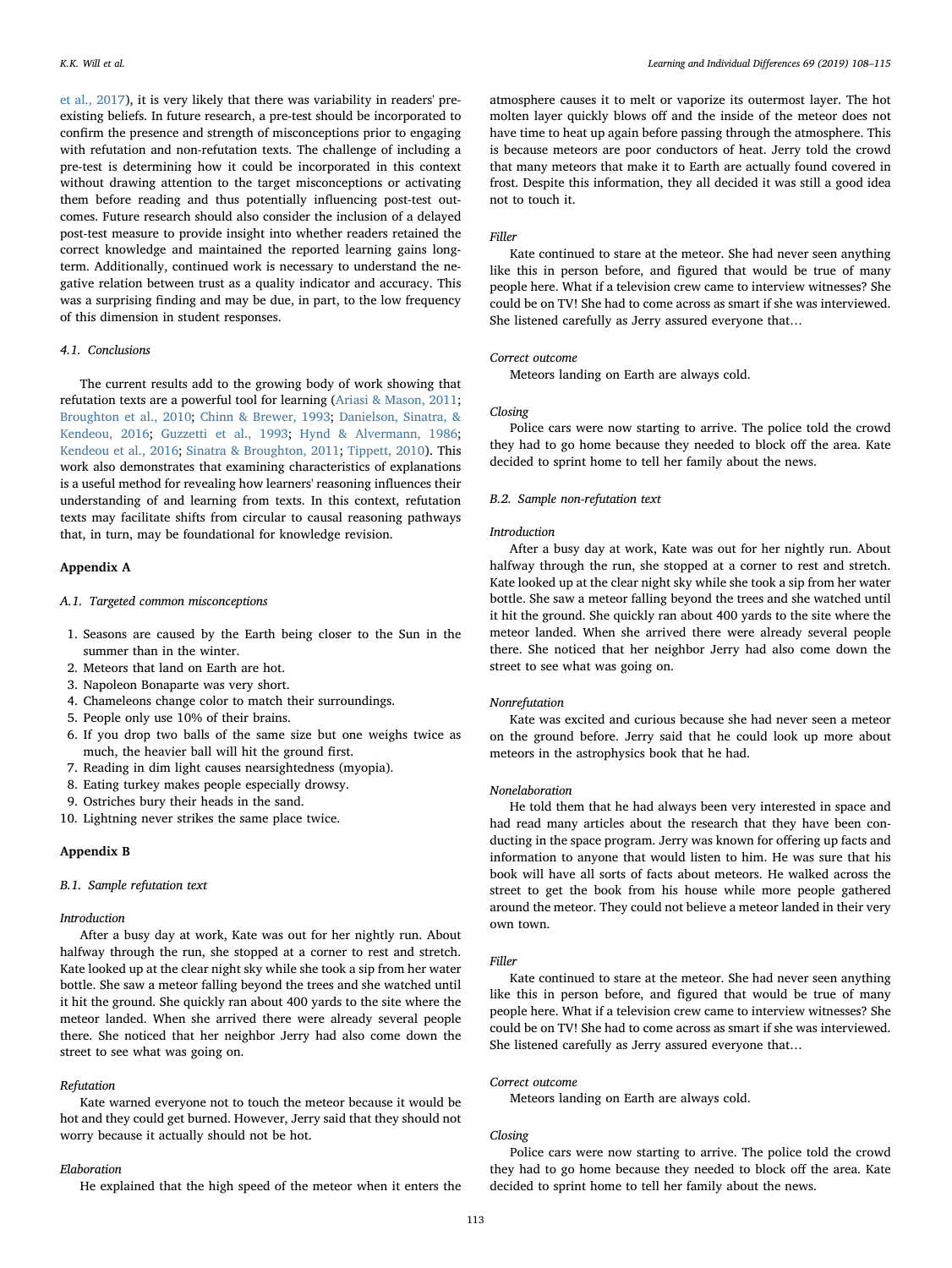#### References

- <span id="page-6-12"></span>[Ariasi, N., & Mason, L. \(2011\). Uncovering the e](http://refhub.elsevier.com/S1041-6080(18)30190-0/rf0005)ffect of text structure in learning from a [science text: An eye-tracking study.](http://refhub.elsevier.com/S1041-6080(18)30190-0/rf0005) Instructional Science, 39(5), 581–601.
- <span id="page-6-41"></span>[Asoko, H. \(2002\). Developing conceptual understanding in primary science.](http://refhub.elsevier.com/S1041-6080(18)30190-0/rf0010) Cambridge [Journal of Education, 32](http://refhub.elsevier.com/S1041-6080(18)30190-0/rf0010), 153–164.
- <span id="page-6-47"></span>[Baum, L. A., Danovitch, J. H., & Keil, F. C. \(2008\). Children's sensitivity to circular ex](http://refhub.elsevier.com/S1041-6080(18)30190-0/rf0015)planations. [Journal of Experimental Child Psychology, 100](http://refhub.elsevier.com/S1041-6080(18)30190-0/rf0015)(2), 146–155.
- <span id="page-6-54"></span>[Bergman, L. R., Magnusson, D., & El-Khouri, B. M. \(2003\).](http://refhub.elsevier.com/S1041-6080(18)30190-0/rf0020) Studying individual development [in an interindividual context: A person-oriented approach.](http://refhub.elsevier.com/S1041-6080(18)30190-0/rf0020) Mahwah, NJ: Lawrence [Erlbaum Associates, Inc](http://refhub.elsevier.com/S1041-6080(18)30190-0/rf0020).
- <span id="page-6-52"></span>Block, J. (1971). Lives through time. [Berkeley, CA: Bancroft Books](http://refhub.elsevier.com/S1041-6080(18)30190-0/rf0025).
- <span id="page-6-61"></span>[Bohn-Gettler, C. M., & Kendeou, P. \(2014\). The interplay of reader goals, working](http://refhub.elsevier.com/S1041-6080(18)30190-0/rf0030) [memory, and text structure during reading.](http://refhub.elsevier.com/S1041-6080(18)30190-0/rf0030) Contemporary Educational Psychology, 39, 206–[219](http://refhub.elsevier.com/S1041-6080(18)30190-0/rf0030).
- <span id="page-6-19"></span>[Braasch, J. L. G., Goldman, S. R., & Wiley, J. \(2013\). The in](http://refhub.elsevier.com/S1041-6080(18)30190-0/rf0035)fluences of text and reader [characteristics on learning from refutations in science texts.](http://refhub.elsevier.com/S1041-6080(18)30190-0/rf0035) Journal of Educational [Psychology, 105](http://refhub.elsevier.com/S1041-6080(18)30190-0/rf0035), 561–578.
- <span id="page-6-38"></span>[Bråten, I., Strømsø, H. I., & Britt, M. A. \(2009\). Trust matters: Examining the role of](http://refhub.elsevier.com/S1041-6080(18)30190-0/rf0040) [source evaluation in students' construction of meaning within and across multiple](http://refhub.elsevier.com/S1041-6080(18)30190-0/rf0040) texts. [Reading Research Quarterly, 44](http://refhub.elsevier.com/S1041-6080(18)30190-0/rf0040)(1), 6–28.
- <span id="page-6-13"></span>[Broughton, S. H., Sinatra, G. M., & Reynolds, R. E. \(2010\). The nature of the refutation](http://refhub.elsevier.com/S1041-6080(18)30190-0/rf0045) text eff[ect: An investigation of attention allocation.](http://refhub.elsevier.com/S1041-6080(18)30190-0/rf0045) The Journal of Educational [Research, 103](http://refhub.elsevier.com/S1041-6080(18)30190-0/rf0045)(6), 407–423.
- <span id="page-6-29"></span>[Brown, A. L., & Campione, J. C. \(1990\). Interactive learning environments and the](http://refhub.elsevier.com/S1041-6080(18)30190-0/rf0050) [teaching of science and mathematics. In M. Gardner, J. G. Greeno, R. Reif, A. H.](http://refhub.elsevier.com/S1041-6080(18)30190-0/rf0050) [Schoenfeld, A. diSessa, & E. Stage \(Eds.\).](http://refhub.elsevier.com/S1041-6080(18)30190-0/rf0050) Toward a scientific practice of science education (pp. 111–[139\). Hillsdale, NJ: Lawrence Erlbaum.](http://refhub.elsevier.com/S1041-6080(18)30190-0/rf0050)
- <span id="page-6-45"></span>[Browne, C. A., & Woolley, J. D. \(2004\). Preschoolers' magical explanations for violations](http://refhub.elsevier.com/S1041-6080(18)30190-0/rf0055) of physical, social, and mental laws. [Journal of Cognition and Development, 5](http://refhub.elsevier.com/S1041-6080(18)30190-0/rf0055)(2), 239–[260](http://refhub.elsevier.com/S1041-6080(18)30190-0/rf0055).
- <span id="page-6-33"></span>[Callanan, M. A., & Oakes, L. M. \(1992\). Preschoolers' questions and parents' explanations:](http://refhub.elsevier.com/S1041-6080(18)30190-0/rf0060) [Causal thinking in everyday activity.](http://refhub.elsevier.com/S1041-6080(18)30190-0/rf0060) Cognitive Development, 7, 213–233.
- <span id="page-6-46"></span>Canfi[eld, C. F., & Ganea, P. A. \(2014\).](http://refhub.elsevier.com/S1041-6080(18)30190-0/rf0065) "You could call it magic": What parents and siblings [tell preschoolers about unobservable entities.](http://refhub.elsevier.com/S1041-6080(18)30190-0/rf0065) Journal of Cognition and Development, 15[, 269](http://refhub.elsevier.com/S1041-6080(18)30190-0/rf0065)–286.
- <span id="page-6-9"></span>Carey, S. (1985). [Conceptual change in childhood.](http://refhub.elsevier.com/S1041-6080(18)30190-0/rf0070) Cambridge: MIT Press.
- <span id="page-6-1"></span><span id="page-6-0"></span>Carey, S. (2009). The origin of concepts. [Oxford, UK: Oxford University Press](http://refhub.elsevier.com/S1041-6080(18)30190-0/rf0075). [Chi, M. T. H. \(2005\). Commonsense concepts of emergent processes: Why some mis-](http://refhub.elsevier.com/S1041-6080(18)30190-0/rf0080)
- <span id="page-6-65"></span>conceptions are robust. [Journal of the Learning Sciences, 14](http://refhub.elsevier.com/S1041-6080(18)30190-0/rf0080), 161–199. [Chi, M. T. H. \(2008\). Three types of conceptual change: Belief revision, mental model](http://refhub.elsevier.com/S1041-6080(18)30190-0/rf0085) [transformation, and categorical shift. In S. Vosniadou \(Ed.\).](http://refhub.elsevier.com/S1041-6080(18)30190-0/rf0085) International handbook of research on conceptual change (pp. 61–[82\). New York, NY: Routledge.](http://refhub.elsevier.com/S1041-6080(18)30190-0/rf0085)
- <span id="page-6-66"></span>[Chi, M. T. H. \(2013\). Two kinds and four sub-types of misconceived knowledge, ways to](http://refhub.elsevier.com/S1041-6080(18)30190-0/rf0090) [change it, and the learning outcomes. In S. Vosniadou \(Ed.\).](http://refhub.elsevier.com/S1041-6080(18)30190-0/rf0090) International handbook of research on conceptual change (pp. 49–[70\). New York, NY: Routledge.](http://refhub.elsevier.com/S1041-6080(18)30190-0/rf0090)
- <span id="page-6-30"></span>[Chi, M. T. H., De Leeuw, N., Chiu, M.-H., & LaVancher, C. \(1994\). Eliciting self-ex](http://refhub.elsevier.com/S1041-6080(18)30190-0/rf0095)[planations improves understanding.](http://refhub.elsevier.com/S1041-6080(18)30190-0/rf0095) Cognitive Science, 18, 439–477.
- <span id="page-6-22"></span>[Chin, C., & Brown, D. E. \(2000\). Learning in science: A comparison of deep and surface](http://refhub.elsevier.com/S1041-6080(18)30190-0/rf0100) approaches. [Journal of Research in Science Teaching, 37](http://refhub.elsevier.com/S1041-6080(18)30190-0/rf0100), 109–138.
- <span id="page-6-14"></span>[Chinn, C. A., & Brewer, W. F. \(1993\). The role of anomalous data in knowledge acqui](http://refhub.elsevier.com/S1041-6080(18)30190-0/rf0105)[sition: A theoretical framework and implications for science instruction.](http://refhub.elsevier.com/S1041-6080(18)30190-0/rf0105) Review of [Educational Research, 63](http://refhub.elsevier.com/S1041-6080(18)30190-0/rf0105), 1–49.
- <span id="page-6-2"></span>[Clement, J. \(1991\). Non-formal reasoning in science: The use of analogies, extreme cases,](http://refhub.elsevier.com/S1041-6080(18)30190-0/rf0110) [and physical intuition. In J. Voss, D. Perkins, & J. Segal \(Eds.\).](http://refhub.elsevier.com/S1041-6080(18)30190-0/rf0110) Informal reasoning and education[. Hillsdale, NJ: Lawrence Erlbaum Associates.](http://refhub.elsevier.com/S1041-6080(18)30190-0/rf0110)
- <span id="page-6-34"></span>[Dagher, Z. R. \(1995\). Review of studies on the e](http://refhub.elsevier.com/S1041-6080(18)30190-0/rf0115)ffectiveness of instructional analogies in science education. [Science Education, 79](http://refhub.elsevier.com/S1041-6080(18)30190-0/rf0115)(3), 295–312.
- <span id="page-6-67"></span>[Danielson, R. W., Sinatra, G. M., & Kendeou, P. \(2016\). Augmenting the refutation text](http://refhub.elsevier.com/S1041-6080(18)30190-0/rf0120) eff[ect with analogies and graphics.](http://refhub.elsevier.com/S1041-6080(18)30190-0/rf0120) Discourse Processes, 53(5–6), 392–414.
- <span id="page-6-55"></span>[Duke, N. K. \(2000\). 3.6 minutes per day: The scarcity of informational texts in](http://refhub.elsevier.com/S1041-6080(18)30190-0/rf0130) first grade. [Reading Research Quarterly, 35](http://refhub.elsevier.com/S1041-6080(18)30190-0/rf0130), 202–224.
- <span id="page-6-39"></span>[Fender, J. G., & Crowley, K. \(2007\). How parent explanation changes what children learn](http://refhub.elsevier.com/S1041-6080(18)30190-0/rf0135) from everyday scientific thinking. [Journal of Applied Developmental Psychology, 28](http://refhub.elsevier.com/S1041-6080(18)30190-0/rf0135), 189–[210](http://refhub.elsevier.com/S1041-6080(18)30190-0/rf0135).
- <span id="page-6-60"></span>Gernsbacher, [M. A. \(1997\). Two decades of structure building.](http://refhub.elsevier.com/S1041-6080(18)30190-0/rf0140) Discourse Processes, 23, 265–[304](http://refhub.elsevier.com/S1041-6080(18)30190-0/rf0140).
- <span id="page-6-15"></span>[Guzzetti, B. J., Snyder, T. E., Glass, G. V., & Gamas, W. S. \(1993\). Promoting conceptual](http://refhub.elsevier.com/S1041-6080(18)30190-0/rf0145) [change in science: A comparative meta-analysis of instructional interventions from](http://refhub.elsevier.com/S1041-6080(18)30190-0/rf0145) [reading education and science education.](http://refhub.elsevier.com/S1041-6080(18)30190-0/rf0145) Reading Research Quarterly, 28, 117–159.
- <span id="page-6-11"></span>[Hynd, C. R. \(2001\). Refutational texts and the change process.](http://refhub.elsevier.com/S1041-6080(18)30190-0/rf0150) International Journal of [Educational Research, 35](http://refhub.elsevier.com/S1041-6080(18)30190-0/rf0150)(7–8), 699–714.
- <span id="page-6-16"></span>[Hynd, C. R., & Alvermann, D. E. \(1986\). The role of refutation text in overcoming di](http://refhub.elsevier.com/S1041-6080(18)30190-0/rf0155)ffi[culty with science concepts.](http://refhub.elsevier.com/S1041-6080(18)30190-0/rf0155) Journal of Reading, 29(5), 440–446.
- <span id="page-6-35"></span>[Jarvie, I. C., & Agassi, J. \(1967\). The problem of the rationality of magic.](http://refhub.elsevier.com/S1041-6080(18)30190-0/rf0160) The British [Journal of Sociology, 18](http://refhub.elsevier.com/S1041-6080(18)30190-0/rf0160), 55–74.
- <span id="page-6-43"></span>[Kallery, M., & Psillos, D. \(2004\). Anthropomorphism and animism in early years science:](http://refhub.elsevier.com/S1041-6080(18)30190-0/rf0165) [Why teachers use them, how they conceptualise them and what are their views on](http://refhub.elsevier.com/S1041-6080(18)30190-0/rf0165) their use. [Research in Science Education, 34](http://refhub.elsevier.com/S1041-6080(18)30190-0/rf0165), 291–311.
- <span id="page-6-48"></span>[Keil, F. C. \(2006\). Explanation and understanding.](http://refhub.elsevier.com/S1041-6080(18)30190-0/rf0170) Annual Review of Psychology, 57, 227–[254](http://refhub.elsevier.com/S1041-6080(18)30190-0/rf0170).
- <span id="page-6-10"></span>[Kendeou, P., Braasch, J. L. G., & Bråten, I. \(2016\). Optimizing conditions for learning:](http://refhub.elsevier.com/S1041-6080(18)30190-0/rf0175) [Situating refutations in epistemic cognition.](http://refhub.elsevier.com/S1041-6080(18)30190-0/rf0175) Journal of Experimental Education, 84(2), 245–[263](http://refhub.elsevier.com/S1041-6080(18)30190-0/rf0175).
- <span id="page-6-51"></span>Kendeou, P., Butterfuss, R., Kim, J., & Van Boekel, M. (2018). Knowledge revision

through the lenses of the three-pronged approach. Memory & Cognition. [https://doi.](https://doi.org/10.3758/s13421-018-0848-y) [org/10.3758/s13421-018-0848-y.](https://doi.org/10.3758/s13421-018-0848-y)

- <span id="page-6-26"></span>[Kendeou, P., Butterfuss, R., Van Boekel, M., & O'Brien, E. \(2017\). Integrating relations](http://refhub.elsevier.com/S1041-6080(18)30190-0/rf0185) [reasoning and knowledge revision during reading.](http://refhub.elsevier.com/S1041-6080(18)30190-0/rf0185) Educational Psychology Review, 29, 27–[39](http://refhub.elsevier.com/S1041-6080(18)30190-0/rf0185).
- <span id="page-6-23"></span>[Kendeou, P., & O'Brien, E. J. \(2014\). The Knowledge Revision Components \(KReC\) fra](http://refhub.elsevier.com/S1041-6080(18)30190-0/rf0190)[mework: Processes and mechanisms. In D. N. Rapp, & J. L. G. Braasch \(Eds.\).](http://refhub.elsevier.com/S1041-6080(18)30190-0/rf0190) [Processing inaccurate information: Theoretical and applied perspectives from cognitive](http://refhub.elsevier.com/S1041-6080(18)30190-0/rf0190) [science and the educational sciences](http://refhub.elsevier.com/S1041-6080(18)30190-0/rf0190) (pp. 353–377). Cambridge, MA: MIT Press.
- <span id="page-6-27"></span>[Kendeou, P., Smith, E. R., & O'Brien, E. J. \(2013\). Updating during reading comprehen](http://refhub.elsevier.com/S1041-6080(18)30190-0/rf0195)sion: Why causality matters. [Journal of Experimental Psychology: Learning, Memory,](http://refhub.elsevier.com/S1041-6080(18)30190-0/rf0195) [and Cognition, 39](http://refhub.elsevier.com/S1041-6080(18)30190-0/rf0195), 854–865.
- <span id="page-6-7"></span>[Kendeou, P., & van den Broek, P. \(2005\). The e](http://refhub.elsevier.com/S1041-6080(18)30190-0/rf0200)ffects of readers' misconceptions on comprehension of scientific text. Journal [of Educational Psychology, 97](http://refhub.elsevier.com/S1041-6080(18)30190-0/rf0200), 235–245.
- <span id="page-6-20"></span>[Kendeou, P., & van den Broek, P. \(2007\). The e](http://refhub.elsevier.com/S1041-6080(18)30190-0/rf0205)ffects of prior knowledge and text structure [on comprehension processes during reading of scienti](http://refhub.elsevier.com/S1041-6080(18)30190-0/rf0205)fic texts. Memory & Cognition, 35[\(7\), 1567](http://refhub.elsevier.com/S1041-6080(18)30190-0/rf0205)–1577.
- <span id="page-6-3"></span>[Kendeou, P., Walsh, E. K., Smith, E. R., & O'Brien, E. J. \(2014\). Knowledge revision](http://refhub.elsevier.com/S1041-6080(18)30190-0/rf0210) [processes in refutation texts.](http://refhub.elsevier.com/S1041-6080(18)30190-0/rf0210) Discourse Processes, 51, 374–397.
- <span id="page-6-44"></span>[Legare, C. H., Lane, J. D., & Evans, E. M. \(2013\). Anthropomorphizing science: How does](http://refhub.elsevier.com/S1041-6080(18)30190-0/rf0215) it aff[ect the development of evolutionary concepts?](http://refhub.elsevier.com/S1041-6080(18)30190-0/rf0215) Merrill-Palmer Quarterly, 59, 168–[197](http://refhub.elsevier.com/S1041-6080(18)30190-0/rf0215).
- <span id="page-6-32"></span>[Lombrozo, T. \(2006\). The structure and function of explanations.](http://refhub.elsevier.com/S1041-6080(18)30190-0/rf0220) Trends in Cognitive [Sciences, 10](http://refhub.elsevier.com/S1041-6080(18)30190-0/rf0220), 464–470.
- <span id="page-6-21"></span>Mason, L., Zaccoletti, S., Carretti, B., Scrimin, S., & Diakidoy, I. N. (2018). The role of inhibition in conceptual learning from refutation and standard expository tests. International Journal of Science and Mathematics Education. [https://doi.org/10.1007/](https://doi.org/10.1007/s10763-017-9874-7) [s10763-017-9874-7.](https://doi.org/10.1007/s10763-017-9874-7)
- <span id="page-6-50"></span>[Mayer, R. E., & Jackson, J. \(2005\). The case for coherence in scienti](http://refhub.elsevier.com/S1041-6080(18)30190-0/rf0230)fic explanations: [Quantitative details can hurt qualitative understanding.](http://refhub.elsevier.com/S1041-6080(18)30190-0/rf0230) Journal of Experimental [Psychology: Applied, 11](http://refhub.elsevier.com/S1041-6080(18)30190-0/rf0230), 13–18.
- <span id="page-6-24"></span>[McCrudden, M. T., & Kendeou, P. \(2014\). Exploring the link between cognitive processes](http://refhub.elsevier.com/S1041-6080(18)30190-0/rf0235) [and learning from refutational text.](http://refhub.elsevier.com/S1041-6080(18)30190-0/rf0235) Journal of Research in Reading, 37(S1), S116–[S140.](http://refhub.elsevier.com/S1041-6080(18)30190-0/rf0235)
- <span id="page-6-62"></span>[McMaster, K., van den Broek, P., Espin, C., White, M., Rapp, D. N., Kendeou, P., ...](http://refhub.elsevier.com/S1041-6080(18)30190-0/rf0240) [Carlson, S. \(2012\). Making the right connections: Di](http://refhub.elsevier.com/S1041-6080(18)30190-0/rf0240)fferential effects of reading in[tervention for subgroups of comprehenders.](http://refhub.elsevier.com/S1041-6080(18)30190-0/rf0240) Learning and Individual Differences, 22, 100–[111](http://refhub.elsevier.com/S1041-6080(18)30190-0/rf0240).
- <span id="page-6-64"></span>[McNeill, K. L., Lizotte, D. J., Krajcik, J., & Marx, R. W. \(2006\). Supporting students'](http://refhub.elsevier.com/S1041-6080(18)30190-0/rf0245) construction of scientific explanations by fading scaff[olds in instructional materials.](http://refhub.elsevier.com/S1041-6080(18)30190-0/rf0245) [The Journal of the Learning Sciences, 15](http://refhub.elsevier.com/S1041-6080(18)30190-0/rf0245), 153–191.
- <span id="page-6-4"></span>[Novak, J. D. \(1988\). Learning science and the science of learning.](http://refhub.elsevier.com/S1041-6080(18)30190-0/rf0250) Studies in Science [Education, 15](http://refhub.elsevier.com/S1041-6080(18)30190-0/rf0250), 77–101.
- <span id="page-6-59"></span>[Pastor, D. A. \(2010\). Cluster analysis. In G. R. Hancock, & R. O. Mueller \(Eds.\).](http://refhub.elsevier.com/S1041-6080(18)30190-0/rf0255) The reviewer's [guide to quantitative methods in the social sciences](http://refhub.elsevier.com/S1041-6080(18)30190-0/rf0255) (pp. 41–54). New York, NY: [Routledge](http://refhub.elsevier.com/S1041-6080(18)30190-0/rf0255).
- <span id="page-6-5"></span>[Posner, G. J., Strike, K. A., Hewson, P. W., & Gertzog, W. A. \(1982\). Accommodation of a](http://refhub.elsevier.com/S1041-6080(18)30190-0/rf0260) scientifi[c conception: Toward a theory of conceptual change.](http://refhub.elsevier.com/S1041-6080(18)30190-0/rf0260) Science Education, 66, 211–[227](http://refhub.elsevier.com/S1041-6080(18)30190-0/rf0260).
- <span id="page-6-49"></span>Pritchard, R. (1990). The eff[ects of cultural schemata on reading processing strategies.](http://refhub.elsevier.com/S1041-6080(18)30190-0/rf0265) [Reading Research Quarterly, 24](http://refhub.elsevier.com/S1041-6080(18)30190-0/rf0265), 273–295.
- <span id="page-6-63"></span>[Rapp, D. N., van den Broek, P., McMaster, K. L., Kendeou, P., & Espin, C. A. \(2007\).](http://refhub.elsevier.com/S1041-6080(18)30190-0/rf0270) [Higher-order comprehension processes in struggling readers: A perspective for re](http://refhub.elsevier.com/S1041-6080(18)30190-0/rf0270)[search and intervention.](http://refhub.elsevier.com/S1041-6080(18)30190-0/rf0270) Scientific Studies of Reading, 11, 289–312.

<span id="page-6-36"></span>[Rips, L. J. \(2002\). Circular reasoning.](http://refhub.elsevier.com/S1041-6080(18)30190-0/rf0275) Cognitive Science, 26, 767–795.

<span id="page-6-58"></span>[Ruiz-Primo, M. A., Li, M., Tsai, S.-P., & Schneider, J. \(2010\). Testing one premise of](http://refhub.elsevier.com/S1041-6080(18)30190-0/rf0280) scientifi[c inquiry in science classrooms: Examining students' scienti](http://refhub.elsevier.com/S1041-6080(18)30190-0/rf0280)fic explanations and student learning. [Journal of Research in Science Teaching, 47](http://refhub.elsevier.com/S1041-6080(18)30190-0/rf0280), 583–608.

- <span id="page-6-18"></span>[Rusanen, A. M. \(2014\). Towards to an explanation for conceptual change: A mechanistic](http://refhub.elsevier.com/S1041-6080(18)30190-0/rf0285) alternative. [Science & Education, 23](http://refhub.elsevier.com/S1041-6080(18)30190-0/rf0285), 1413–1425.
- <span id="page-6-40"></span>[Sandoval, W. A. \(2003\). Conceptual and epistemic aspects of students' scienti](http://refhub.elsevier.com/S1041-6080(18)30190-0/rf0290)fic explanations. [Journal of the Learning Sciences, 12](http://refhub.elsevier.com/S1041-6080(18)30190-0/rf0290), 5–51.
- <span id="page-6-31"></span>[Sandoval, W. A., & Reiser, B. J. \(2004\). Explanation-driven inquiry: Integrating con](http://refhub.elsevier.com/S1041-6080(18)30190-0/rf0295)[ceptual and epistemic sca](http://refhub.elsevier.com/S1041-6080(18)30190-0/rf0295)ffolds for scientific inquiry. Science Education, 88, 345–372.
- <span id="page-6-8"></span>[Sinatra, G. M., & Broughton, S. H. \(2011\). Bridging reading comprehension and con](http://refhub.elsevier.com/S1041-6080(18)30190-0/rf0300)[ceptual change in science education: The promise of refutation text.](http://refhub.elsevier.com/S1041-6080(18)30190-0/rf0300) Reading Research [Quarterly, 46](http://refhub.elsevier.com/S1041-6080(18)30190-0/rf0300), 374–393.
- <span id="page-6-42"></span>[Szechter, L. E., & Carey, E. J. \(2009\). Gravitating toward science: Parent-child interac](http://refhub.elsevier.com/S1041-6080(18)30190-0/rf0305)[tions at a gravitational-wave observatory.](http://refhub.elsevier.com/S1041-6080(18)30190-0/rf0305) Science Education, 93, 846–858.
- <span id="page-6-56"></span>[Tan, K. C. D., Goh, N. K., & Chia, L. S. \(2001\). Secondary students' perceptions about](http://refhub.elsevier.com/S1041-6080(18)30190-0/rf0310) [learning qualitative analysis in inorganic chemistry.](http://refhub.elsevier.com/S1041-6080(18)30190-0/rf0310) Research in Science & [Technological Education, 19](http://refhub.elsevier.com/S1041-6080(18)30190-0/rf0310), 223–234.
- <span id="page-6-37"></span>Thagard, [P. \(1992\). Analogy, explanation, and education.](http://refhub.elsevier.com/S1041-6080(18)30190-0/rf0315) Journal of Research in Science [Teaching, 29](http://refhub.elsevier.com/S1041-6080(18)30190-0/rf0315), 537–544.
- <span id="page-6-17"></span>[Tippett, C. D. \(2010\). Refutation text in science education: A review of two decades of](http://refhub.elsevier.com/S1041-6080(18)30190-0/rf0320) research. [International Journal of Science and Mathematics Education, 8](http://refhub.elsevier.com/S1041-6080(18)30190-0/rf0320), 951–970.
- <span id="page-6-57"></span>[Treagust, D. F. \(1988\). Development and use of diagnostic tests to evaluate students'](http://refhub.elsevier.com/S1041-6080(18)30190-0/rf0325) misconceptions in science. [International Journal of Science Education, 10](http://refhub.elsevier.com/S1041-6080(18)30190-0/rf0325), 159–169.
- <span id="page-6-53"></span>[Trevors, G. J., Kendeou, P., Bråten, I., & Braasch, J. L. G. \(2017\). Adolescents' epistemic](http://refhub.elsevier.com/S1041-6080(18)30190-0/rf0330) profi[les in the service of knowledge revision.](http://refhub.elsevier.com/S1041-6080(18)30190-0/rf0330) Contemporary Educational Psychology, 49[, 107](http://refhub.elsevier.com/S1041-6080(18)30190-0/rf0330)–120.
- <span id="page-6-6"></span>[Trumper, R. \(2001\). A cross-age study of senior high school students' conceptions of basic](http://refhub.elsevier.com/S1041-6080(18)30190-0/rf0335) astronomy concepts. [Research in Science & Technological Education, 19](http://refhub.elsevier.com/S1041-6080(18)30190-0/rf0335), 97–109.
- <span id="page-6-28"></span>[Van Boekel, M., Lassonde, K. A., O'Brien, E. J., & Kendeou, P. \(2017\). Source credibility](http://refhub.elsevier.com/S1041-6080(18)30190-0/rf0340) [and the processing of refutation texts.](http://refhub.elsevier.com/S1041-6080(18)30190-0/rf0340) Memory & Cognition, 45, 168–181.
- <span id="page-6-25"></span>[van den Broek, P., & Kendeou, P. \(2008\). Cognitive processes in comprehension of science](http://refhub.elsevier.com/S1041-6080(18)30190-0/rf0345)